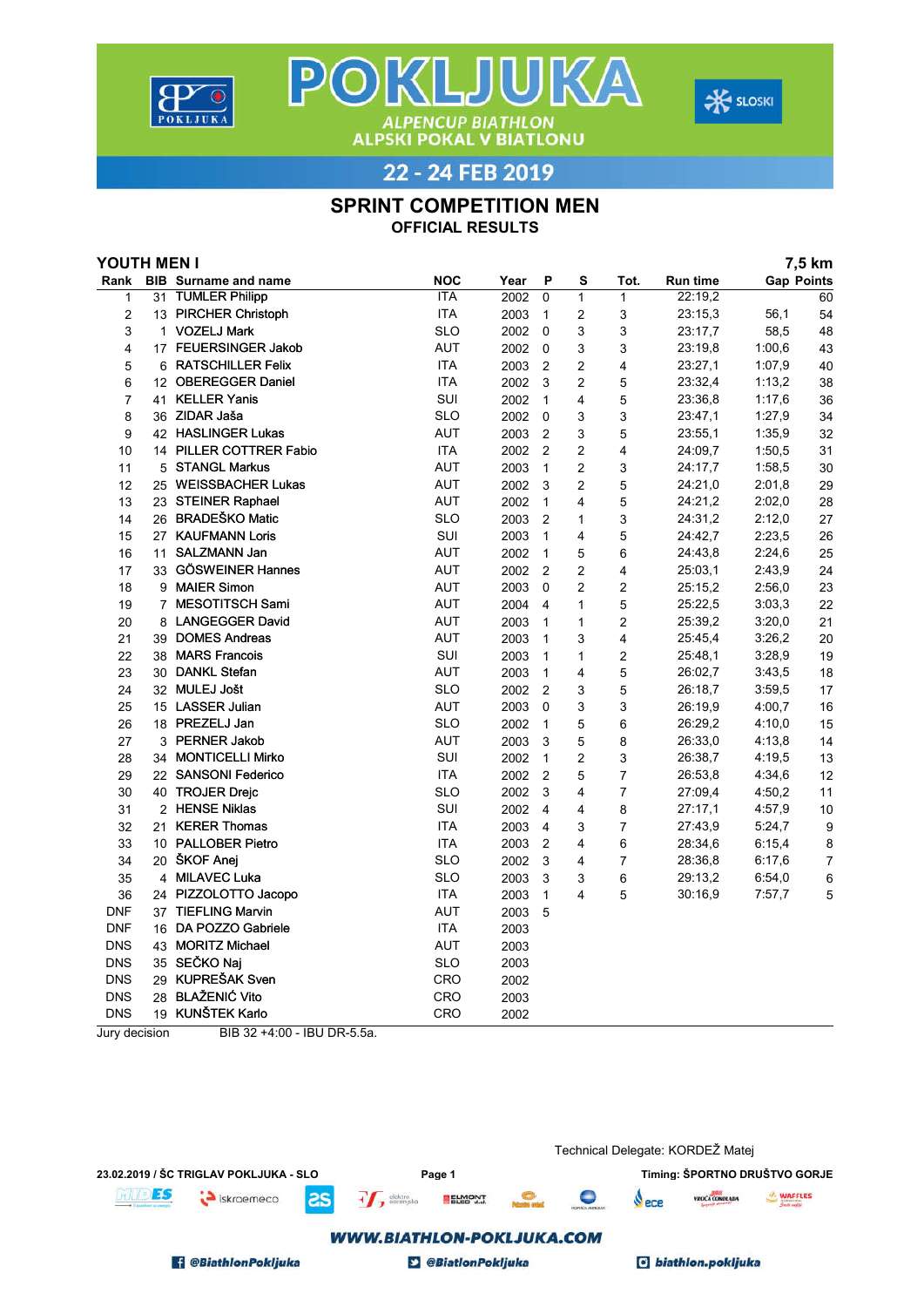



22 - 24 FEB 2019

**ALPENCUP BIATHLON<br>ALPSKI POKAL V BIATLONU** 

POKLJUKA

## SPRINT COMPETITION MEN

OFFICIAL RESULTS

| YOUTH MEN II |    |                             |            |      |                |                |                |                 |                   | 7,5 km |
|--------------|----|-----------------------------|------------|------|----------------|----------------|----------------|-----------------|-------------------|--------|
| Rank         |    | <b>BIB</b> Surname and name | <b>NOC</b> | Year | P              | S              | Tot.           | <b>Run time</b> | <b>Gap Points</b> |        |
| 1            |    | 70 CISAR Alex               | <b>SLO</b> | 2000 | 3              | $\mathbf 0$    | 3              | 21:02.2         |                   | 60     |
| 2            | 68 | <b>MOLINARI Michele</b>     | <b>ITA</b> | 2000 | $\Omega$       | 2              | $\overline{c}$ | 21:15,7         | 13,5              | 54     |
| 3            |    | 74 ZIDAR Jure               | <b>SLO</b> | 2000 | $\Omega$       | 1              | 1              | 21:40,7         | 38,5              | 48     |
| 4            |    | 67 VIDMAR Anton             | <b>SLO</b> | 2000 | 1              | 3              | 4              | 21:55,6         | 53,4              | 43     |
| 5            | 63 | <b>MAIOLANI Filippo</b>     | <b>ITA</b> | 2000 | $\Omega$       | $\overline{c}$ | 2              | 21:59,7         | 57,5              | 40     |
| 6            |    | 65 RUCKENDORFER Jakob       | <b>AUT</b> | 2000 | $\mathbf{1}$   | $\overline{c}$ | 3              | 22:00,7         | 58,5              | 38     |
| 7            |    | 72 DULIĆ Meris              | <b>SLO</b> | 2001 | $\Omega$       | 0              | 0              | 22:04.6         | 1:02,4            | 36     |
| 8            |    | 69 PUNER Lukas              | <b>ITA</b> | 2000 | $\mathbf{1}$   | 3              | 4              | 22:24,0         | 1:21,8            | 34     |
| 9            |    | 54 PLAICKNER Josef          | <b>ITA</b> | 2000 | 1              | $\overline{c}$ | 3              | 22:37,2         | 1:35.0            | 32     |
| 10           |    | 53 HECHENBERGER Andreas     | AUT        | 2000 | $\mathbf{1}$   | $\overline{c}$ | 3              | 22:40.1         | 1:37,9            | 31     |
| 11           |    | 57 HUANG Jett               | <b>AUT</b> | 2001 | 1              | 1              | 2              | 22:45,7         | 1:43,5            | 30     |
| 12           | 71 | <b>CAPPELLARI Fabio</b>     | <b>ITA</b> | 2001 | 2              | $\overline{2}$ | 4              | 22:52,0         | 1:49.8            | 29     |
| 13           |    | 73 GLOBOČNIK Jernej         | <b>SLO</b> | 2001 | 1              | 1              | 2              | 22:52.2         | 1:50,0            | 28     |
| 14           |    | 59 COLA Riccardo            | <b>ITA</b> | 2000 | $\mathbf{1}$   | 1              | $\overline{2}$ | 22:55.7         | 1:53,5            | 27     |
| 15           |    | 66 CANCLINI Dante           | <b>ITA</b> | 2000 | $\mathbf{1}$   | 3              | 4              | 23:04,0         | 2:01.8            | 26     |
| 16           |    | 62 GOROPEČNIK Jernej        | <b>SLO</b> | 2001 | 1              | $\overline{c}$ | 3              | 23:05.0         | 2:02.8            | 25     |
| 17           |    | 76 PROSSER Maximilian       | <b>AUT</b> | 2001 | $\overline{2}$ | $\overline{c}$ | 4              | 23:13,3         | 2:11,1            | 24     |
| 18           | 58 | <b>LIENBACHER Pascal</b>    | <b>AUT</b> | 2000 | 2              | 3              | 5              | 23:21,0         | 2:18.8            | 23     |
| 19           |    | 47 DITTLI Aurel             | SUI        | 2000 | $\overline{2}$ | 2              | 4              | 23:27,0         | 2:24,8            | 22     |
| 20           | 64 | <b>EHRBAR Simon</b>         | SUI        | 2000 | 1              | 3              | 4              | 23:40,2         | 2:38,0            | 21     |
| 21           |    | 55 RIETVELD Lars            | SUI        | 2001 | $\Omega$       | 1              | 1              | 24:05.8         | 3:03.6            | 20     |
| 22           | 49 | <b>LANGEGGER Christian</b>  | <b>AUT</b> | 2001 | 2              | 4              | 6              | 24:07.5         | 3:05.3            | 19     |
| 23           |    | 46 FINCO Riccardo           | <b>ITA</b> | 2001 | $\Omega$       | 3              | 3              | 24:14,3         | 3:12,1            | 18     |
| 24           |    | 45 LUSTI Manuel             | SUI        | 2000 | $\Omega$       | 4              | 4              | 24:38.3         | 3:36,1            | 17     |
| 25           | 52 | <b>IMWINKELRIED Florian</b> | SUI        | 2000 | $\overline{2}$ | 2              | 4              | 24:39.8         | 3:37,6            | 16     |
| 26           | 56 | MARKELJ Anže                | <b>SLO</b> | 2001 | $\overline{2}$ | 3              | 5              | 24:41,8         | 3:39,6            | 15     |
| 27           |    | 75 FOIDL Benedikt           | <b>AUT</b> | 2000 | 4              | $\overline{c}$ | 6              | 24:46,5         | 3:44.3            | 14     |
| 28           | 61 | <b>ELLMAUER Felix</b>       | <b>AUT</b> | 2000 | 3              | 3              | 6              | 24:49.1         | 3:46.9            | 13     |
| 29           |    | 50 VON KÄNEL Matthias       | SUI        | 2000 | 3              | 4              | $\overline{7}$ | 25:03,0         | 4:00.8            | 12     |
| 30           |    | 60 GREB Cleo                | SUI        | 2000 | 3              | 4              | $\overline{7}$ | 25:29,7         | 4:27,5            | 11     |
| 31           | 48 | <b>OSTA Andrea</b>          | <b>ITA</b> | 2000 | 1              | 4              | 5              | 25:37,8         | 4:35,6            | 10     |
| 32           | 51 | <b>KÄGI Samuel</b>          | SUI        | 2001 | $\overline{2}$ | 4              | 6              | 26:10,4         | 5:08,2            | 9      |
| 33           |    | 44 MARX Felix               | <b>ITA</b> | 2000 | 4              | 5              | 9              | 26:41,5         | 5:39.3            | 8      |

|                                        |                                  |           |                           |               | Technical Delegate: KORDEŽ Matej |   |                                   |                |         |  |
|----------------------------------------|----------------------------------|-----------|---------------------------|---------------|----------------------------------|---|-----------------------------------|----------------|---------|--|
| 23.02.2019 / ŠC TRIGLAV POKLJUKA - SLO |                                  |           | Page 2                    |               |                                  |   | Timing: ŠPORTNO DRUŠTVO GORJE     |                |         |  |
| ES                                     | iskraemeco                       | <b>as</b> | $+$ $\leftarrow$ elektro  | <b>ELMONT</b> | <b>North and</b>                 | c | $\mathbf{V}$ ece                  | VROČA ČOKOLADA | WAFFLES |  |
|                                        | <b>WWW.BIATHLON-POKLJUKA.COM</b> |           |                           |               |                                  |   |                                   |                |         |  |
| <b>8 @BiathlonPokljuka</b>             |                                  |           | <b>D</b> @BiatlonPokljuka |               |                                  |   | <b><i>C</i></b> biathlon.pokljuka |                |         |  |